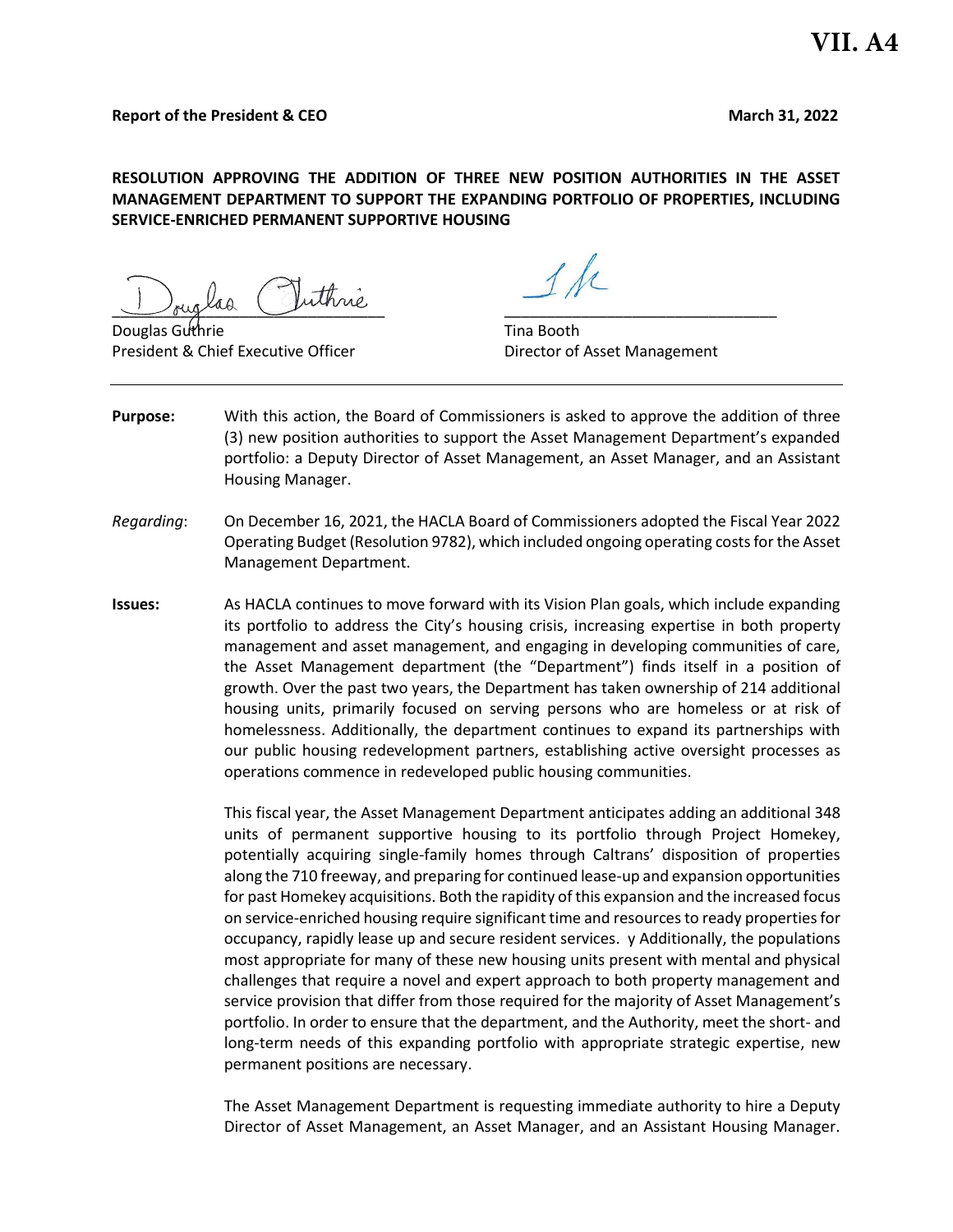This will allow the portfolio, as it expands, to be divided between two Asset Managers, ensuring greater attention can be paid to each property and appropriate policies and procedures can be established for a variety of property types. Furthermore, the addition of an Assistant Housing Manager focused on developing service partnerships will help to address client concerns and create nurturing and productive living environments.

Over the past few years, the breadth of the Director of Asset Management's responsibilities has grown tremendously. This growth necessitates the addition of a Deputy Director position to provide additional bandwidth for department leadership to move projects and policies forward. The Deputy Director position is expected to lead complex projects in a hands-on manner, assist in policy generation, and manage staff. The Deputy Director will also assist with the absorption of properties from Project Homekey and help position that expanding section of the portfolio for success. In support of these goals, the Deputy Director will develop deep relationships with new management and service providers, as well as with LAHSA, DMH and DHS. The position will also help navigate the options for long-term management of properties and help with long-term portfolio stabilization.

Adding a second Asset Manager will allow the department to differentiate across various housing types and communities within the portfolio, encouraging the development of expert teams. The new Asset Manager's preferred background will incorporate serviceenriched housing, including permanent supportive housing and senior housing.

Lastly, the new Assistant Housing Manager will improve service coordination for residents in our new permanent supportive housing portfolio and lead compliance and reporting efforts.

The Asset Management Department is moving quickly towards closing escrow on several Project Homekey sites over the next few weeks and months. Therefore, we are requesting Board approval for these positions ahead of the regularly scheduled mid-year budget modification to allow for immediate recruitment. Delaying this recruitment may adversely affect key program commitments and limit our capacity to offer supportive services appropriate to our properties' target populations.

**Vision Plan:** The key Vision Plan Strategies addressed by this action include:

### *PEOPLE*

x *Strategy #4: Develop and implement onsite and offsite service linkages aligned with best practices to support broad resident needs*

## *PLACE*

- x *Strategy #2: Increase functionality and effectiveness of Asset Management portfolio; Action 2.6: Identify opportunities to construct temporary or permanent housing for homeless or recuperative care.*
- x *Strategy #4: Steward efforts to reduce and alleviate homelessness*

## *PATHWAYS*

x *Strategy #1: Build and scale HACLA's internal real estate development team*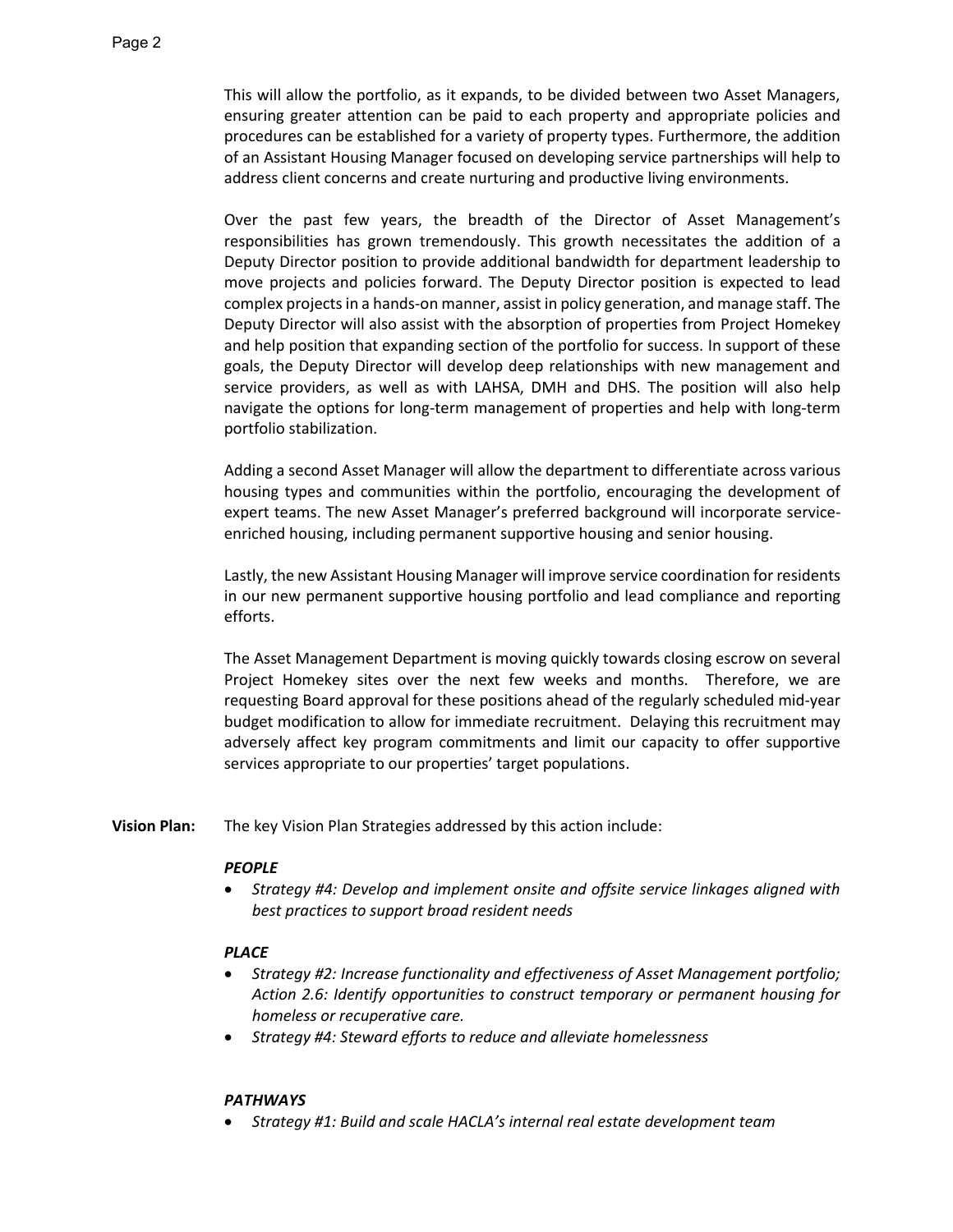- x *Strategy #2 and 3: Adapt, enhance, and expand HACLA's property and asset management capacities*
- x *Strategy #3, Action 3.2: Develop staff expertise and tools necessary to manage the new Acquisition Fund as defined in Strategy #2 of the Place Module*
- x *Strategy #8, Action 8.2: Evaluate opportunities for new classifications that are better tailored to program realignments and new initiatives and engage in strategic hiring.*

**Funding:** The Chief Administrative Officer confirms the following:

*Source of Funds*: Pursuant to HACLA's agreement with the City of Los Angeles for the acquisition of Project Homekey properties on the City's behalf, HACLA is paid an administrative fee of 2% of the acquisition cost for each property. In 2020 for Homekey Round 1 projects, HACLA earned approximately \$3.5 million, and for Homekey Round 2 projects this year, HACLA is projected to earn approximately \$7.8 million in fee revenue.

*Program and Budget Impact*: In 2021, \$1.25 million of these proceeds were used for operating costs and staffing enhancements in the Development Services, Legal, and Finance Departments. In the Adopted 2022 Operating Budget, \$1.75 million of these proceeds are dedicated for those ongoing costs, leaving an unobligated balance of \$0.5 million. The annual cost for these three new positions is approximately \$650,000, increasing the annual obligation of these funds to \$2.4 million. As such, Round 2 Homekey proceeds will be used for this staffing expansion and are projected to fully fund these needs for three additional years, or through Fiscal Year 2025.

At this time, it is anticipated that HACLA's partnership with the City will continue and could potentially evolve to other programs, making it likely that ongoing and long-term funding sources from acquisition activities will be available for these positions. If those expectations do not materialize, other sources will be identified.

### **Attachments:**

- 1. Resolution
- 2. 2022 Asset Management Department Organizational Chart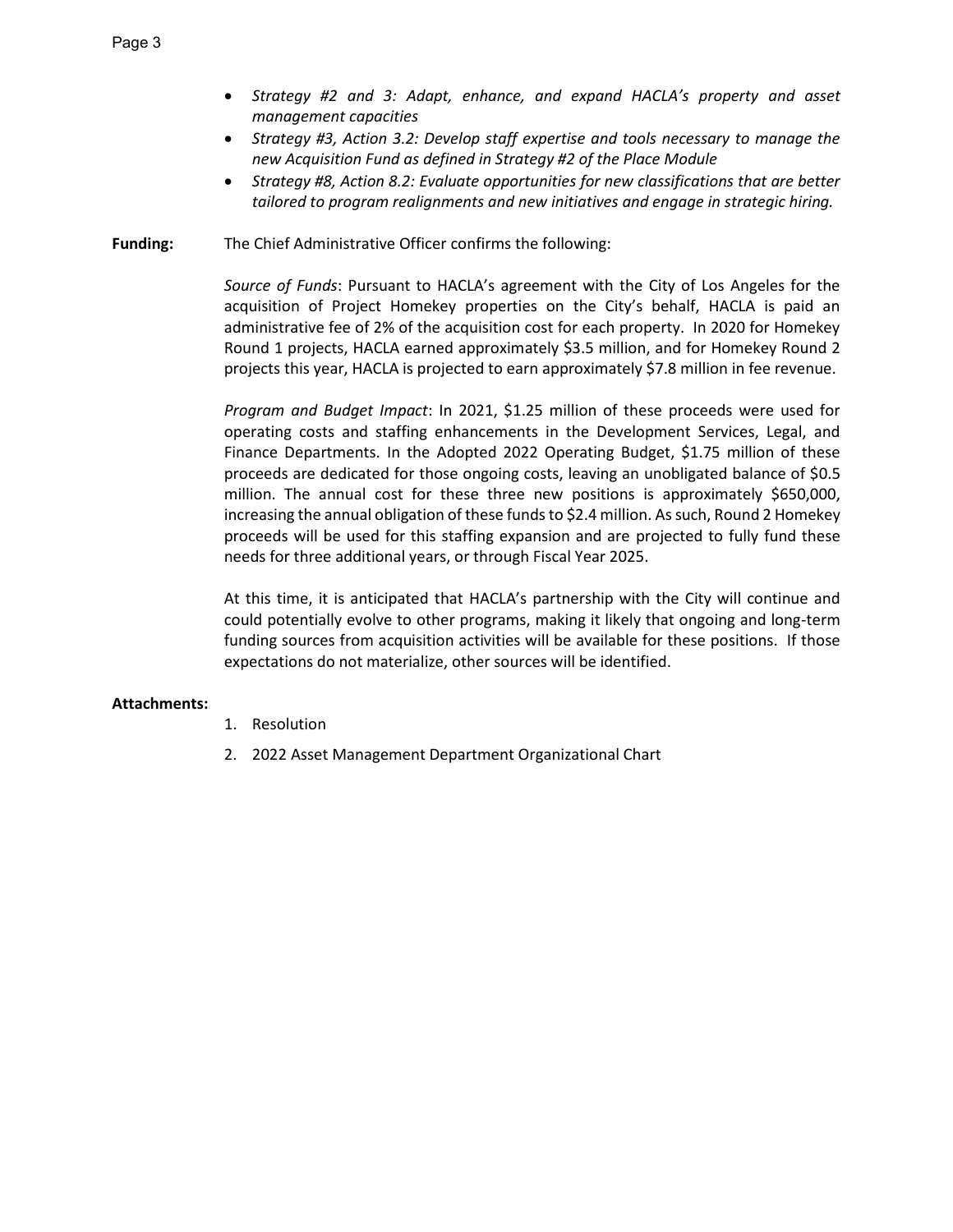## **RESOLUTION APPROVING THE ADDITION OF THREE NEW POSITION AUTHORITIES IN THE ASSET MANAGEMENT DEPARTMENT TO SUPPORT THE EXPANDING PORTFOLIO OF PROPERTIES, INCLUDING SERVICE-ENRICHED PERMANENT SUPPORTIVE HOUSING**

**WHEREAS**, on December 16, 2021 the Board of Commissioners adopted the Fiscal Year 2022 Consolidated Operating Budget and Capital Project Budget;

**WHEREAS**, the Budget Policy of the Housing Authority of the City of Los Angeles includes a midyear budget modification to address important budget revisions, such as position additions;

**WHEREAS**, the positions requested in this action are urgent in nature, and deferring recruitment until the formal mid-year budget modification would compromise program commitments and service delivery; and

**WHEREAS**, the creation of a new classification, Deputy Director of Asset Management, is needed to meet the program objectives of the Asset Management Department.

**NOW, THEREFORE, BE IT RESOLVED** that the Board of Commissioners approves the addition of three new positions authorities for the Asset Management Department: 1) Deputy Director of Asset Management, 2) Asset Manager, and 3) Assistant Housing Manager.

**BE IT FURTHER RESOLVED** that this Resolution shall take effect immediately.

HOUSING AUTHORITY OF THE CITY OF LOS ANGELES

 $By:$ 

Cielo Castro, Chairperson

APPROVED AS TO FORM:

BY: \_\_\_\_\_\_\_\_\_\_\_\_\_\_\_\_\_\_\_\_\_\_\_\_\_\_\_\_

James Johnson, General Counsel

DATE ADOPTED: \_\_\_\_\_\_\_\_\_\_\_\_\_\_\_\_\_\_\_\_\_\_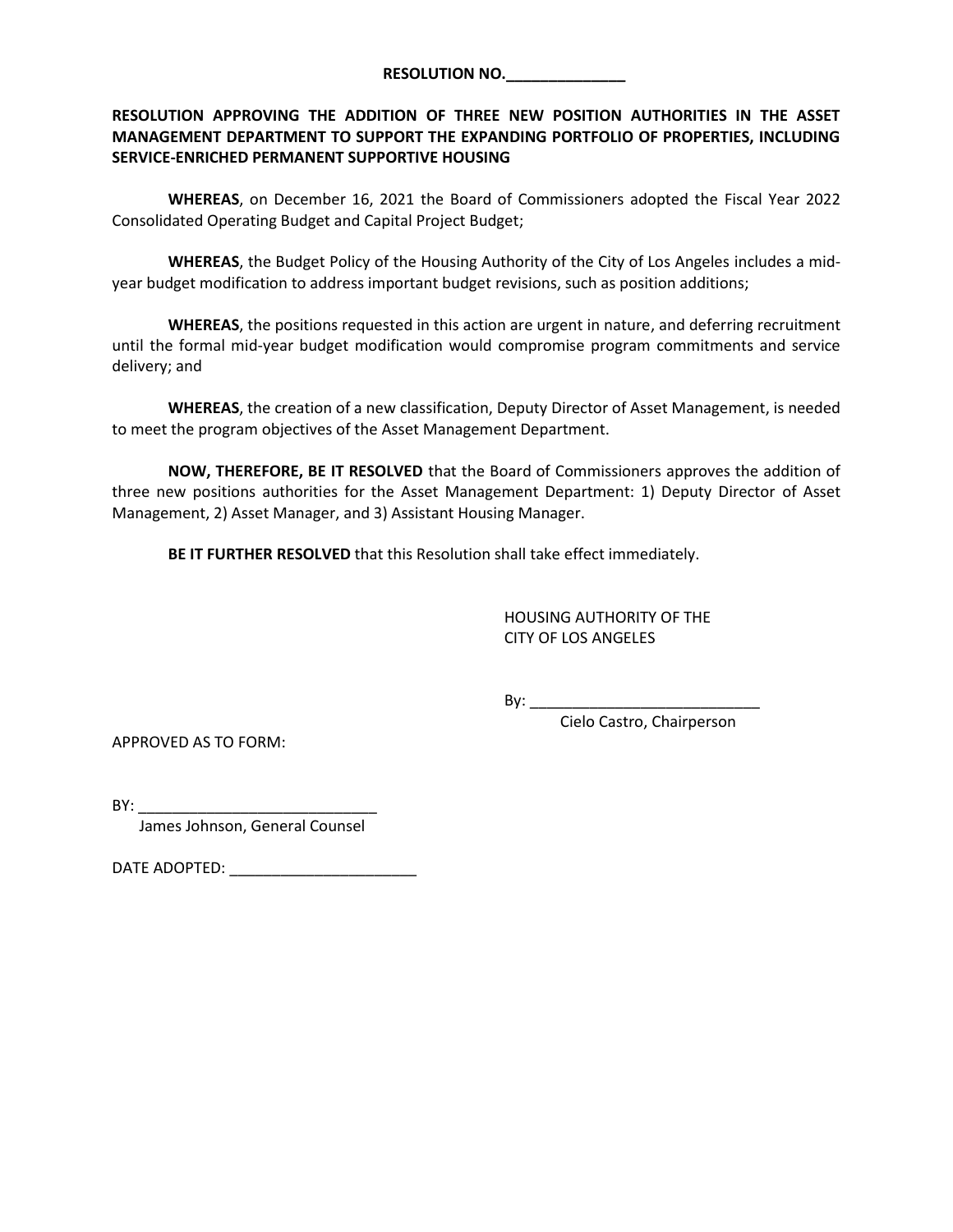# ATTACHMENT 2

2022 Asset Management Department Organizational Chart